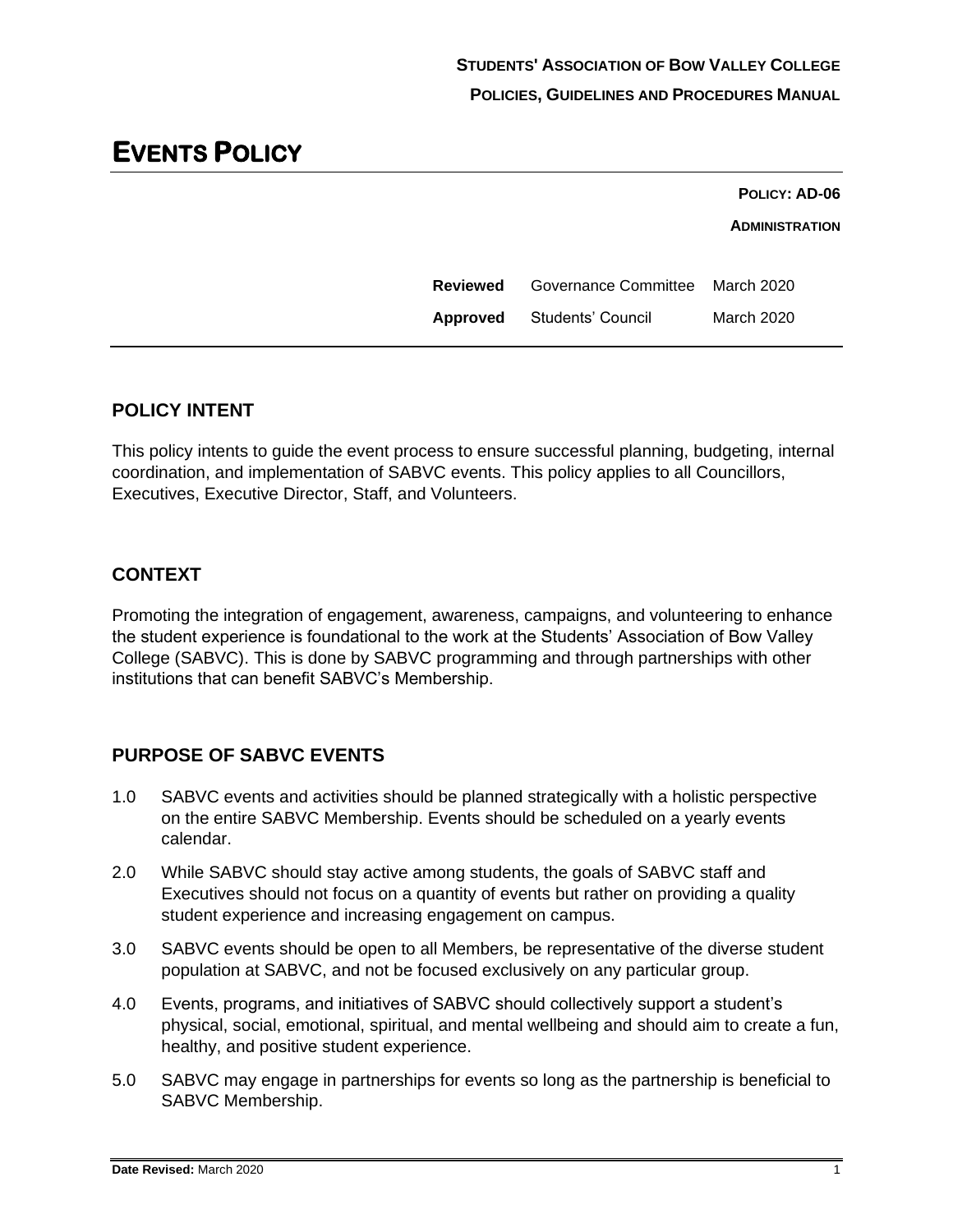#### **POLICIES, GUIDELINES AND PROCEDURES MANUAL**

- 6.0 Events scheduled monthly between September and May shall normally be Annual Events scheduled in a yearly events calendar.
	- 6.1 Some months may have more than one event when an Annual Event (refer to items [7.0](#page-1-0) to [12.0\)](#page-1-1) and a Signature Event (refer to items [13.0](#page-1-2) to [19.0\)](#page-2-0) are planned for the same month.

## **ANNUAL EVENTS**

- <span id="page-1-0"></span>7.0 Annual Events are events planned by SABVC that are established on the yearly events calendar.
- 8.0 Annual Events are primarily organized by SABVC staff and happen year after year unless deemed irrelevant or unsuccessful.
- 9.0 Although Annual Events are primarily organized by SABVC staff, Executives and *adhoc* committee(s) can also participate pointing out suggestions, recommendations, concerns, and improvements for Annual Events.
- 10.0 Executive Committee and Council may propose new Annual Events to the calendar. New Annual Events shall be approved by Council by a Simple Resolution.
- 11.0 Executives and Councillors shall support Annual Events. They shall also assist SABVC to promote these events with the Membership.
- <span id="page-1-1"></span>12.0 The budget for Annual Events is accounted for in the annual budgeting process and shall not be dedicated to other purposes such as Signature Events as described below.

### **SIGNATURE EVENTS**

- <span id="page-1-2"></span>13.0 Signature Events are special events, not included in the yearly events calendar, initiated by the Executive Committee during Summer. They are primarily planned by Executives with staff's support, then submitted to Council's approval. They shall be approved by Students' Council with a Special Resolution at least 45 days prior to the event date.
- 14.0 Signature Events could be, but not limited to, short trips, events, or any off-site activities.
	- 14.1 Off-site parties are not allowed and are not considered Signature Events.
	- 14.2 Executives must assess if the Event is financially feasible, always respecting the signature events' budget approved by Membership in the previous Annual General Meeting.
- <span id="page-1-3"></span>15.0 In order to make Signature Events possible, the following mandatory steps shall be followed:
	- 15.1 Executive Committee will discuss and write a Signature Event Proposal during Summer. The proposal shall describe:
		- 15.1.1 Signature Event's purpose, estimated budget, and predetermined date(s);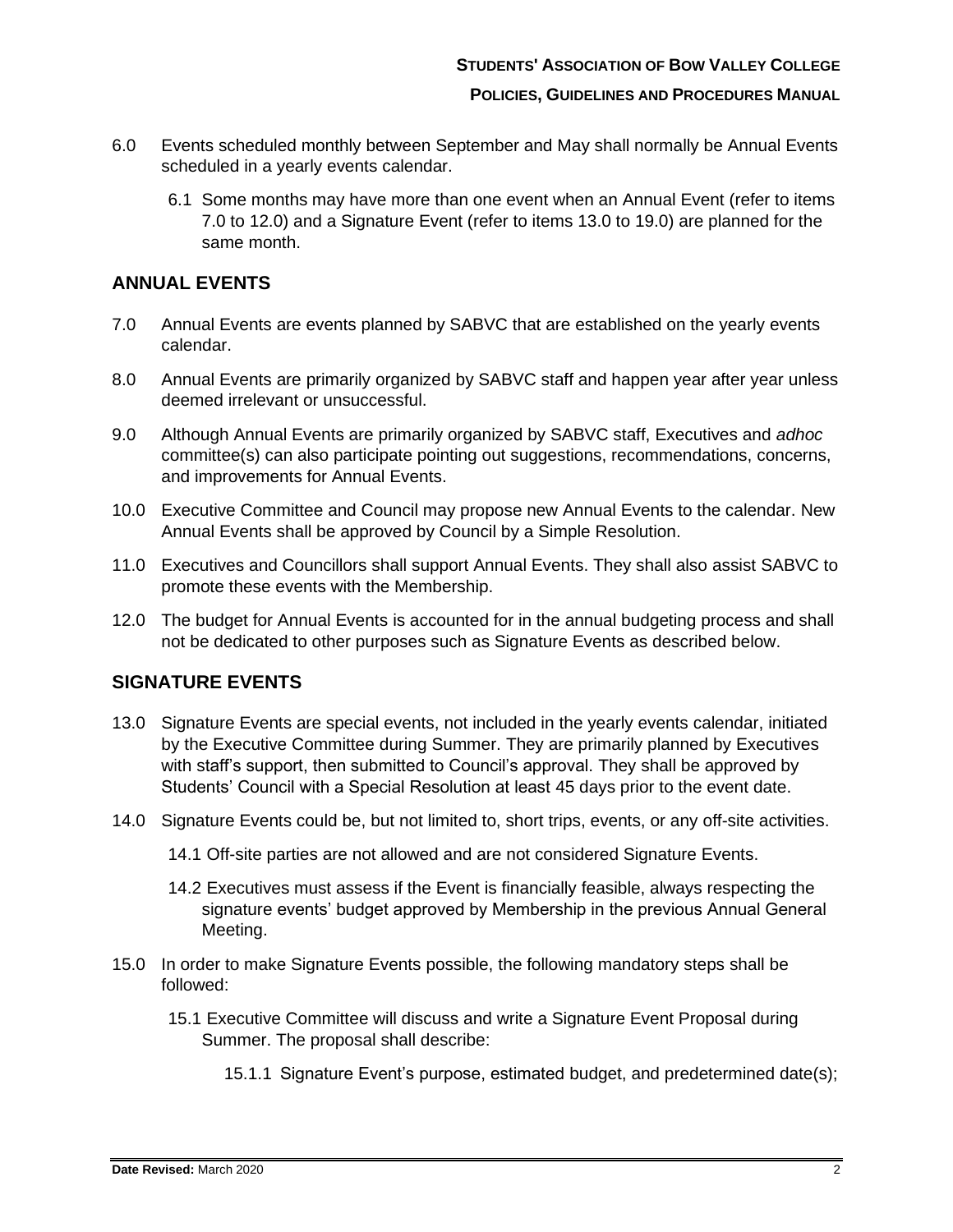- 15.1.2 Space/room booking, any service(s) to be hired, any necessary purchase(s);
- 15.1.3 Advertising plan.
- 15.2 The Signature Event's purpose described in item [15.1.1](#page-1-3) should be aligned with SABVC Strategic Plan and respect SABVC's mission and core values.
- 15.3 Signature Events must be open to all learners, including regional students, always promoting effective representativeness.
- 15.4 The Signature Event Proposal shall be scheduled on the yearly events calendar.
- 15.5 Once Students' Council takes office, the Signature Event Proposal will be presented to Councillors by the Executive Committee at a Students' Council Meeting. Councillors will vote to approve or not the Event using a Special Resolution.

15.5.1 Executives are allowed to vote.

- 15.6 Council may appoint an *adhoc* committee to discuss and plan the Signature Event with Executives and staff.
- 15.7 If the proposal is approved, the Director of Internal Affairs will be responsible to inform the Executive Director and plan the event details with SABVC staff.
- 15.8 Executives and staff are responsible for promoting the event and implement the event plan.
- 15.9 If the proposal is not approved, the Signature Event Proposal shall be removed from the yearly events calendar.
- 16.0 The approved budget for the Signature Event shall be respected. Extra costs or expenses will be analyzed by Council.
	- 16.1 Executives and Councillors are accountable for the event.
- 17.0 Executives and Councillors shall support Signature Events. They shall also assist SABVC to promote these events with the Membership.
- 18.0 Executive Committee shall plan no more than two Signature Events per year-term.
- <span id="page-2-0"></span>19.0 Signature Events are not expected to repeat year after year, although SABVC staff may adopt successful Signature Events as Annual Events in the SABVC yearly events calendar.

### **RELATED POLICIES**

*AD-03 Communication Policy*

*AD-05 Social Media Policy*